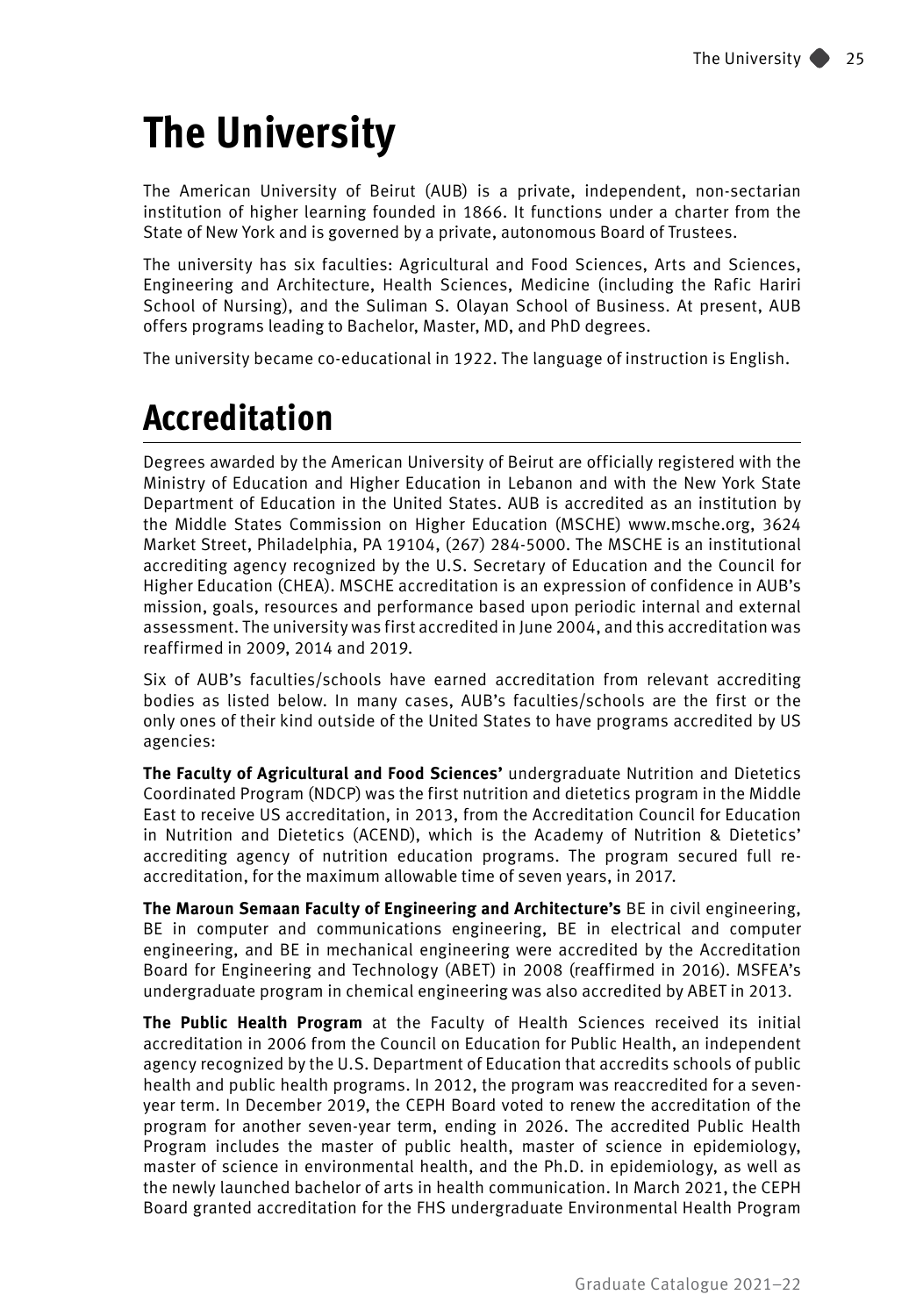(BSc in Environmental Health), ending in 2026. The FHS public health program was the first to be accredited by CEPH outside the Americas and it remains the only CEPHaccredited program in the Arab region. Internationally, it is one of only nine non-US public health programs to hold CEPH accreditation. This has allowed FHS to become a full member of the Association of Schools and Programs of Public Health and to join the Delta Omega Honorary Society in Public Health, which are recognitions of academic excellence limited to CEPH-accredited schools and programs.

**The Faculty of Medicine** was granted full accreditation effective January 1, 2019 and for a period of six years by the Association for Evaluation and Accreditation of Medical Education Programs (TEPDAD) International Medical Education Accreditation Council, the authorized medical school accrediting body of the World Federation for Medical Education (WFME) based in Turkey. This accreditation places FM in compliance with the Educational Commission for Foreign Medical Graduates requirement.

**The Faculty of Medicine** has received "initial" institutional accreditation from the Accreditation Council for Graduate Medical Education-International (ACGME-I) in 2015 and currently have "continuous" accreditation till year 2024. After obtaining initial institutional accreditation, the Faculty of Medicine's GME residency programs started applying for ACGME-I accreditation. Currently, 18 residency programs have received ACGME-I accreditation (Anesthesiology, Dermatology, Diagnostic Radiology, Emergency Medicine, Family Medicine, General Surgery, Internal Medicine, Neurosurgery, Neurology, Obstetrics & Gynecology, Ophthalmology, Orthopaedic Surgery, Otorhinolaryngology, Pediatrics, Plastic Surgery, Psychiatry, Radiation Oncology and Urology).

**The Rafic Hariri School of Nursing** became the first nursing school outside American territories to have its BSN and MSN programs accredited by the Commission on Collegiate Nursing Education (CCNE) in 2007 (reaffirmed in 2012).

**The Suliman S. Olayan School of Business** is accredited by the Association to Advance Collegiate Schools of Business (AACSB International). It was the first school of business in Lebanon to earn this accreditation in 2009 (reaffirmed in 2014 and 2019).

**Continuing Education programs** including Business and Manageme nt, Cultural and Humanitarian Studies, Education, Fine Arts, Foreign Languages , Health Care (Soft Skills), Media and Communications, Science and Technology are accredited by Accrediting Council for Continuing Education and Training (ACCET). (Accreditation 2019, Reaffirmed 2022).

# **Mission Statement**

The American University of Beirut (AUB) is an institution of higher learning founded to provide excellence in education, to participate in the advancement of knowledge through research, and to serve the peoples of the Middle East and beyond. Chartered in New York State in 1863, the university bases its educational philosophy, standards and practices on the American liberal arts model of higher education. The university believes deeply in and encourages freedom of thought and expression and seeks to foster tolerance and respect for diversity and dialogue. Graduates will be individuals committed to creative and critical thinking, lifelong learning, personal integrity, civic responsibility and leadership.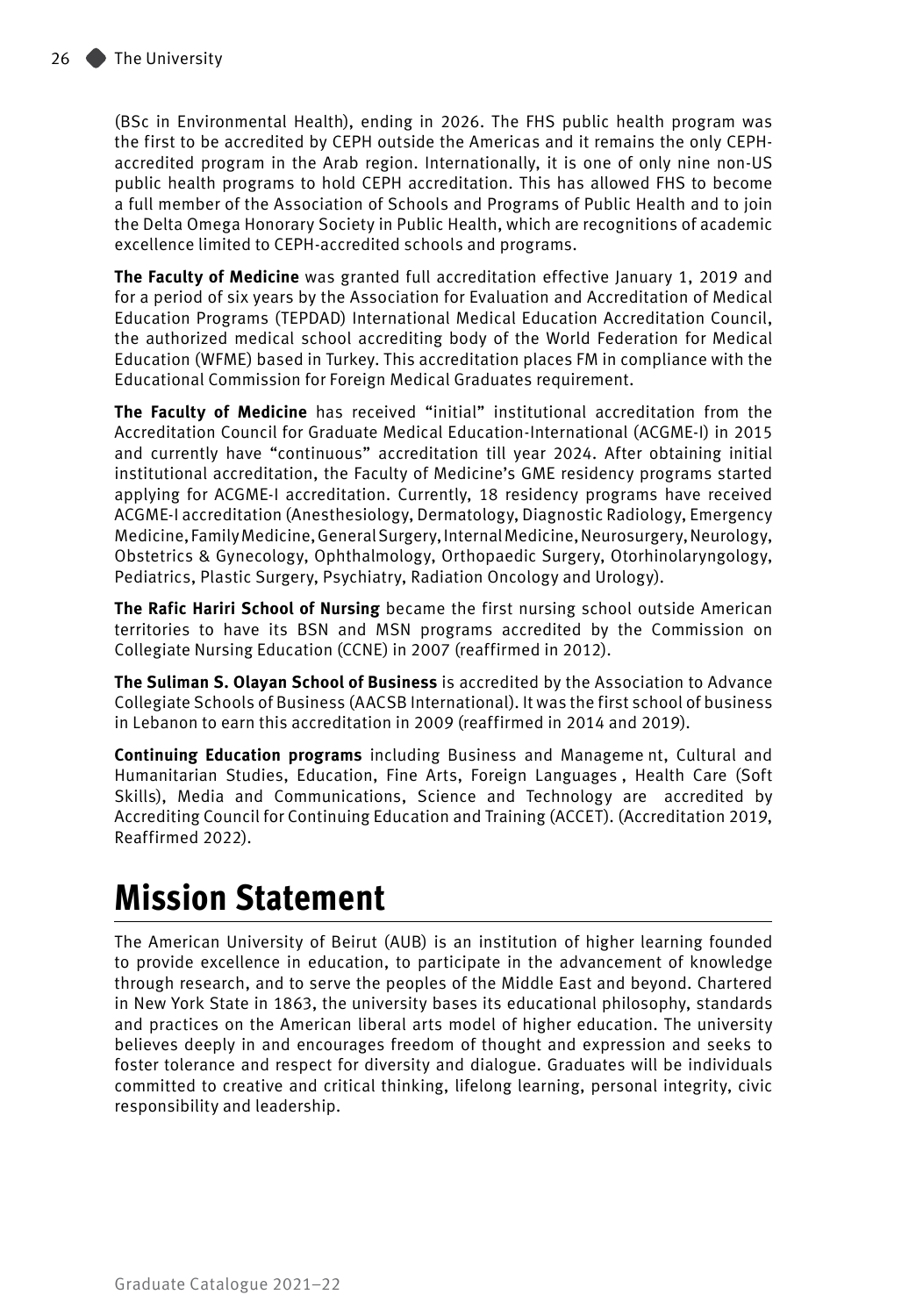# **History**

In 1862, American missionaries in Lebanon and Syria, under the American Board of Commissioners for Foreign Missions, asked Dr. Daniel Bliss to withdraw from the evangelical work of the mission in Lebanon to found a college of higher learning that would include medical training. It was felt that this college should have an American educational character, should be administered independently from the mission, and should be maintained by its own funds. Dr. Bliss traveled to the United States in the summer of 1862 to solicit funds for this new enterprise. By August 1864, he had raised \$100,000 but, because of inflation during the Civil War, it was decided that he should raise a sterling fund in England to start the operations of the college, leaving the dollar fund to appreciate. After collecting £4,000 in England, Dr. Bliss traveled to Beirut in March 1866.

On April 24, 1863, while Dr. Bliss was raising money for the new school, the State of New York granted a charter under the name of the Syrian Protestant College. The college opened with its first class of 16 students on December 3, 1866.

The cornerstone of College Hall, the first building on the present campus in Ras Beirut, was laid on December 7, 1871, by the Honorable William E. Dodge, Sr., then Treasurer of the Board of Trustees. At the ceremony, President Daniel Bliss expressed the guiding principle of the college in these words:

"This college is for all conditions and classes of men without regard to color, nationality, race or religion. A man, white, black or yellow, Christian, Jew, Mohammedan or heathen, may enter and enjoy all the advantages of this institution for three, four or eight years; and go out believing in one God, in many gods, or in no God. But it will be impossible for anyone to continue with us long without knowing what we believe to be the truth and our reasons for that belief."

College Hall and the first medical building were completed and put to use in 1873, and the bell in the tower of College Hall pealed for the first time in March 1874. However, College Hall was extensively damaged by a savage explosion in the early morning of November 8, 1991, and the building had to be demolished. It was later rebuilt, and the new College Hall was inaugurated in June 1999.

Since the earliest years, the university has continually expanded and developed new faculties and programs. In 1867, it started the School of Medicine. Four years later, in 1871, both a school of pharmacy and a preparatory school were added. The latter became independent in 1960 and is now known as International College. In 1900, the university established a school of commerce which was later incorporated into the Faculty of Arts and Sciences. In 2000, it regained its independence and was later named the Suliman S. Olayan School of Business. When the hospital (currently the American University of Beirut Medical Center) opened in 1905, a school of nursing—today the Rafic Hariri School of Nursing—was also established. In 1910, the university opened a School of Dentistry, which operated for thirty years. In the early years of the 1950s, several program expansions took place. The Maroun Semaan Faculty of Engineering and Architecture was established in 1951; the Faculty of Agriculture—now the Faculty of Agricultural and Food Sciences—first opened its doors in 1952; and the School of Public Health—now the Faculty of Health Sciences—was founded in 1954.

On November 18, 1920, the Board of Regents of the University of the State of New York changed the name of the institution from the Syrian Protestant College to the American University of Beirut; other charter amendments expanded the functions of the university.

At the end of June 2018, the number of degrees and diplomas awarded since June 1870 totaled 96,691.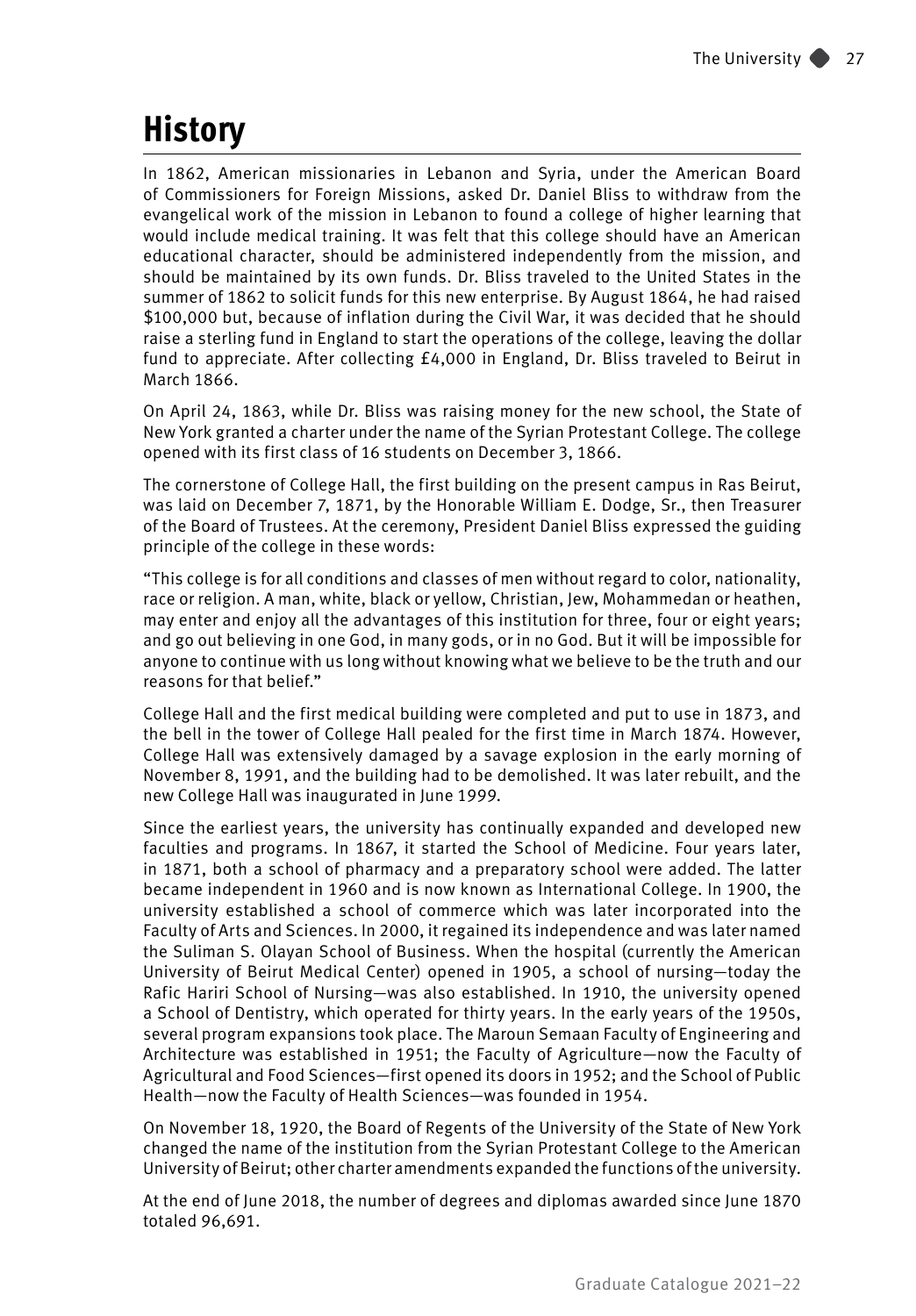| President               | Dr. Daniel Bliss              | $1866 - 02$ |
|-------------------------|-------------------------------|-------------|
| President               | Dr. Howard S. Bliss           | 1902-20     |
| <b>Acting President</b> | Dean Edward F. Nickoley       | $1920 - 23$ |
| President               | Dr. Bayard Dodge              | $1923 - 48$ |
| President               | Dr. Stephen B.L. Penrose, Jr. | 1948-54     |
| <b>Acting President</b> | Dr. Constantine K. Zurayk     | $1954 - 57$ |
| President               | Dr. J. Paul Leonard           | $1957 - 61$ |
| President               | Mr. Norman Burns              | $1961 - 65$ |
| President               | Dr. Samuel B. Kirkwood        | $1965 - 76$ |
| Interim President       | Dr. James Cowan               | 1976-77     |
| President               | Dr. Harold E. Hoelscher       | $1977 - 81$ |
| <b>Acting President</b> | Mr. David S. Dodge            | $1981 - 82$ |
| President               | Dr. Malcolm H. Kerr           | 1982-84     |
| <b>Acting President</b> | Dr. Samir K. Thabet           | 1984        |
| President               | Dr. Calvin Plimpton           | 1984-87     |
| President               | Dr. Frederic P. Herter        | 1987-93     |
| President               | Dr. Robert M. Haddad          | 1993-96     |
| President               | Mr. David S. Dodge            | 1996-97     |
| President               | Dr. John Waterbury            | 1998-08     |
| President               | Dr. Peter F. Dorman           | $2008 - 15$ |
| President               | Dr. Fadlo R. Khuri            | $2015 -$    |

Marquand House, completed in 1879, is the campus residence of the president of the university. All presidents have lived there during their presidencies, except for Dr. Calvin Plimpton, Dr. Frederic Herter, Dr. Robert Haddad and Mr. David Dodge.

Three presidents died while in office: Dr. Howard Bliss, Dr. Stephen Penrose and Dr. Malcolm Kerr. Dr. Kerr, the ninth president, was assassinated outside of his College Hall office on January 18, 1984.

# **Location and Climate**

The university is situated in Beirut, Lebanon, at the crossroads of the Middle East. The campus on the Ras Beirut peninsula stretches along the Mediterranean shore and overlooks St. George's Bay toward northern Lebanon and the snow-capped mountains to the east. The campus of around 61 acres has 64 buildings, including faculty and administrative buildings, five libraries, three museums, the Charles W. Hostler Student Center, two men's and five women's dormitories, and the Medical Center. The luxuriant flowers, shrubs and trees make it one of the most beautiful campuses in the world.

Lebanon enjoys a Mediterranean climate and is pleasant and sunny for eight months of the year. The winter rainy season from November to March, however, is at times damp and cold. Although most Beirut buildings are centrally heated, warm clothing is recommended for the winter months. The average annual rainfall of 86 cm (34 inches) comes chiefly in the winter when the temperature may drop below 7˚C (50˚F).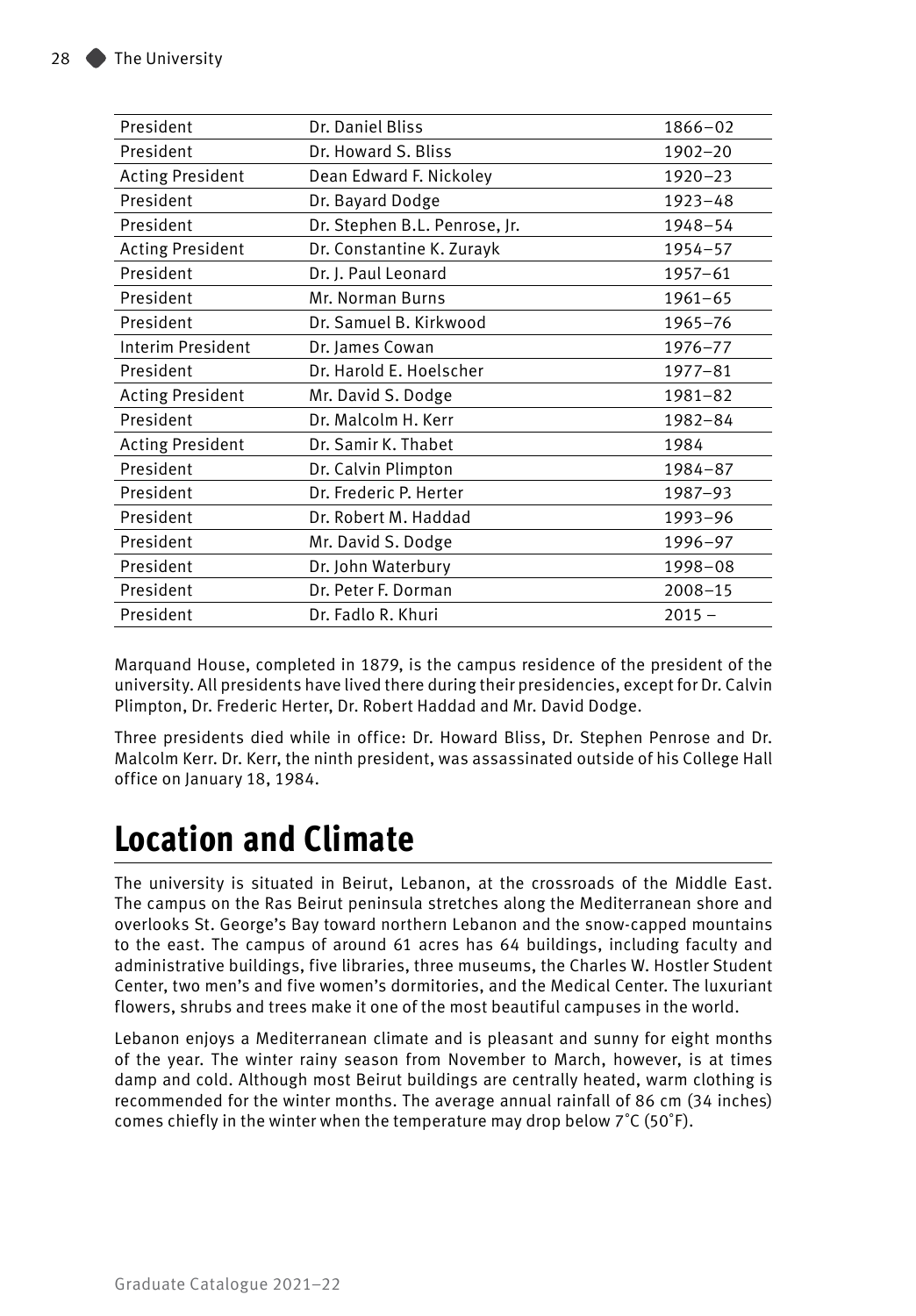# **Academic Services**

### Archaeological Museum

Founded in 1868, the university Archaeological Museum is the third oldest museum in the Near East. It was established with a donation from General Cesnola, the American Consul in Cyprus, and the collection has since grown steadily. In 2006, the museum was completely renovated with the construction of an additional mezzanine and an extensive reorganization through a chronological and thematic treatment of its collections. Today the museum exhibits a wide range of artifacts (15,000 objects; 10,000 coins) from Lebanon and neighboring countries. It traces humankind's progress in the Near East from the Early Stone Age to the Islamic period. The collections on display provide educational benefits to students and scholars in Near Eastern archaeology.

The museum runs a research program including field excavations and publications of museum collections. Several types of educational activities (e.g., lectures, exhibitions, children's programs, trips) are also organized in collaboration with the Society of the Friends of the Museum, which also runs the Museum Shop. The museum may be enjoyed by the public free of charge.

Opening hours are Monday through Friday, 9 am to 5 pm. The museum is closed during official and AUB holidays.

## Center for Teaching and Learning (CTL)

The Center for Teaching and Learning (CTL) promotes and supports high quality teaching and learning in keeping with AUB's mission of excellence in education and its commitment to independent thinking and lifelong learning. The Center is an independent, multipurpose, interdisciplinary unit that serves all of the faculties at the university. It is administrated under the Office of the Provost. The CTL works in collaboration with AUB's academic support services, especially the University Libraries, the Office of Information Technology, and the Office of Institutional Research and Assessment.

# Office of Information Technology (IT)

The Office of Information Technology (IT) is AUB's and AUBMC's central information technology service provider. The IT strives to provide members of the AUB community with secure, state-of-the-art and cost-effective information technology solutions that empower stakeholders to excel in the pursuit of their goals and in achieving leadership in education, research, healthcare and campus life. IT performs its duties in a teamempowered environment with agility, integrity, transparency, innovation and excellence as its core values. IT is composed of specialized departments that are responsible for revamping, implementing, deploying, supporting and maintaining systems and technology services aimed at enhancing user productivity through seamless access to services and resources. The IT departments implement innovative solutions focusing on functionality, flexibility, manageability, standardization, security and safeguarding data. The Office of Information Technology manages, through its various departments, the hardware, software, intranet and Internet, applications and services supporting many of the university's academic, research, student life, healthcare and administrative functions. These include the student information system and other student services applications, Faculty Management Information System, data analysis and dashboards, academic technology services, the library information systems, the financial information systems, the asset management and maintenance system, the learning management system (Moodle), and the integrated hospital information system amongst many other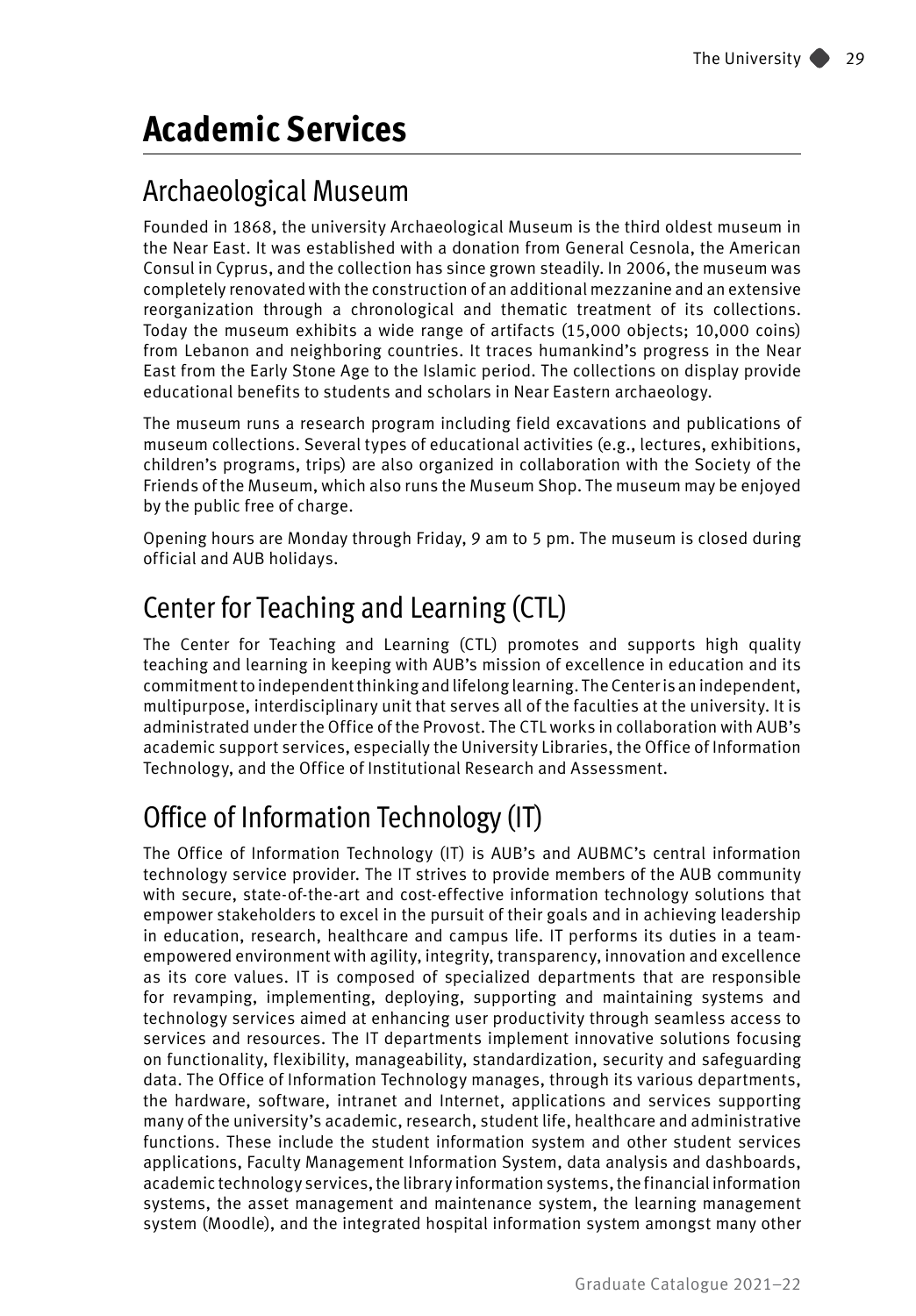enterprise services such as email and file sharing. The smooth and efficient functioning of these systems is overseen by a team of professional and experienced IT staff. You can view the services provided by the IT organization by visiting: www.aub.edu.lb/it/.

#### Intranet and Internet Services

IT provides a wired and wireless network infrastructure ensuring secure, reliable and widespread access for AUB users across the entire campus and hospital, including all dorms and faculty apartments. AUB students can connect to the AUB network from public computer labs or personal laptops and mobile devices via the campus-wide wireless network using any web browser. Students can access many web enhanced courses and online material that they are registered in.

With an AUBnet account, all students, faculty and staff have full access to Internet, email, personal websites and other services such as network printers, intranet applications and the High Performance Computing (HPC) system.

AUB also offers the Eduroam service that allows students, faculty and staff to access the Internet from other universities around the globe, which are members of the Eduroam network, using their AUBnet account.

#### Computer Labs

There are several computer labs on campus which provide access to the Internet and a variety of other resources (such as printers) and applications (such as SPSS).

Students may also request access to servers hosting applications such as Microsoft Office, special software for statistics and graphics, and various programming languages.

#### Microsoft Office

All current students can download the Microsoft Office 365 suite of applications on up to 10 devices (5 laptops and 5 mobile devices) free of charge. For more details, visit www.aub.edu.lb/it/.

#### Mobile App

AUB offers a mobile app that allows students to check course holds, grades, schedule, deadlines, academic calendar as well as program offerings. The mobile application also facilitates search for library books and articles as well as access to e-learning (Moodle), Instructor Course Evaluation (ICE) and the latest issue of MainGate.

#### IT Help Desk

Friendly and knowledgeable IT help desk specialists are always ready to support students, faculty and staff. For IT-related support, contact the IT help desk by email at it.helpdesk@aub.edu.lb, dial ext. 2260, or visit one of the many IT support locations on campus in person anytime Monday-Friday 8:00am-5:00pm (7:30am-3:00pm during summer hours). For more information, visit our website: www.aub.edu.lb/it.

### Medical Center

The American University of Beirut Medical Center (AUBMC) is a private, non-profit, inpatient and out-patient teaching facility of the Faculty of Medicine. As a state-of-the-art tertiary/quaternary medical facility, it operates 386 beds, serving 34,282 in-patients per year, and an out-patient facility receiving 332,310 visits (254,350 private; 28,809 general outpatient department; and 49,151 emergencies) per year. It provides a wide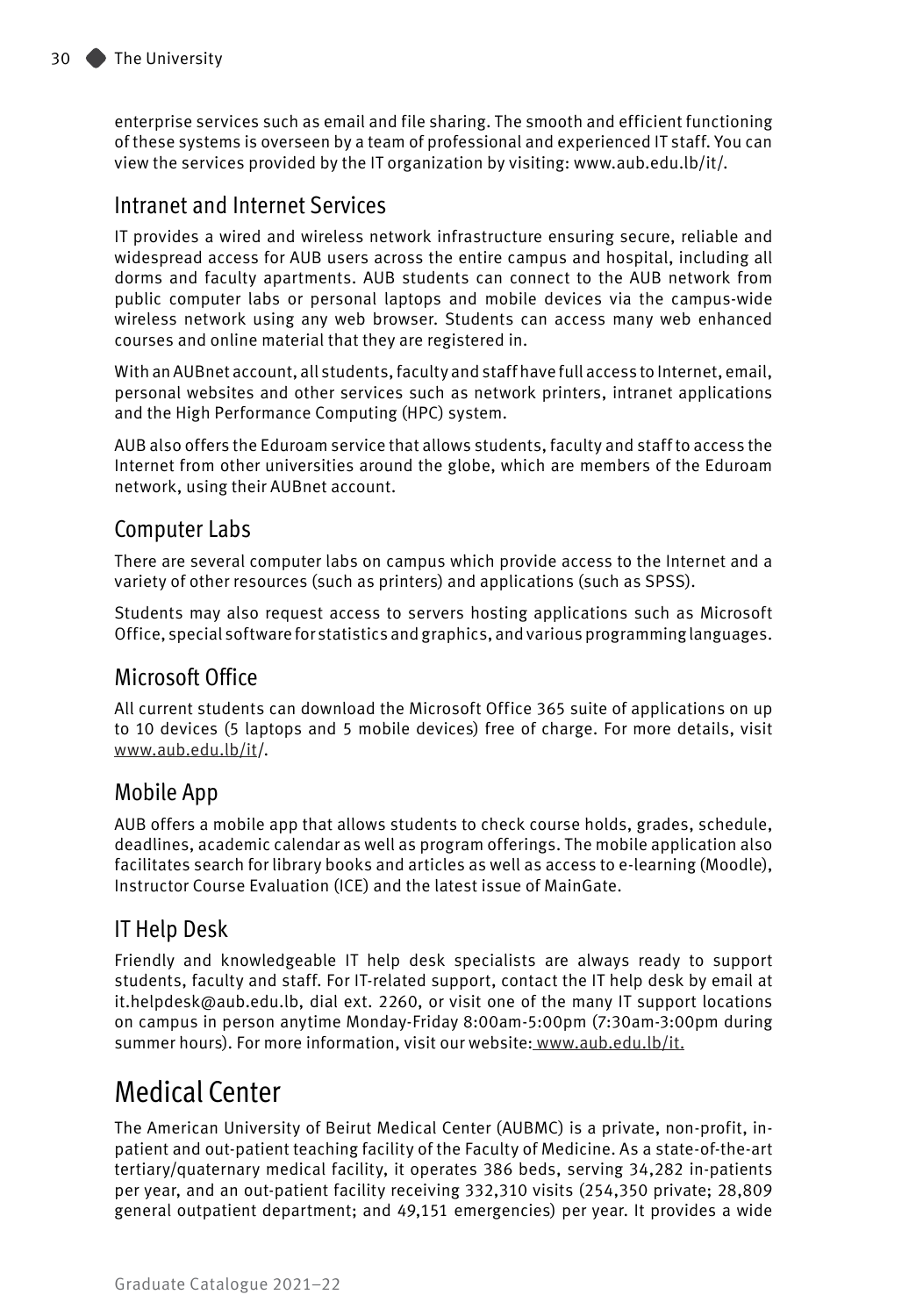spectrum of medical, nursing and paramedical training programs at the undergraduate and postgraduate levels in different specialties and subspecialties with 407 residents and fellows (63 Fellows, 2 PGY VII, 16 PGY VI, 45 PGY V, 68 PGY IV, 78 PGY III, 81 PGY II, 117 PGY I). It is served by 340 predominantly US-trained highly-credentialed physicians. AUBMC is considered the primary and tertiary/quaternary referral medical center in Lebanon and neighboring countries. It is fully equipped and hosts a number of centers of excellence.

#### IT Medical Center Processes and Systems

The IT Medical Center Processes and Systems (IT MCPS) department serves the Faculty of Medicine and AUBMC communities by providing IT servers and solutions to address business, clinical and financial automation needs. AUBMC is presently going through a fast-paced process re-engineering effort focused on improving medical care through enhancements of its business and clinical operations in line with JCI and MOH accreditation standards. Information technology plays an essential role in achieving these goals.

Major areas of the Medical Center now have IT solutions. The current homegrown Hospital Information System (HIS) is comprised of dozens of business, clinical and financial applications accessible through a web portal although they may have been developed on different platforms. This architecture has allowed AUBMC to gradually use new technologies to significantly improve operations. This has also facilitated the ability to integrate with procured third party solutions.

The IT MCPS team continues to leverage emerging technologies to creatively meet the growing needs by expanding, upgrading or building new solutions until a new HIS is purchased.

### Libraries

AUB libraries consist of Jafet Memorial Library (the central library of the AUB campus), the Engineering and Architecture Library, Saab Memorial Medical Library, and the Science and Agriculture Library, with its annex AREC (Farm) Library.

The Library has a long history in Lebanon and the region as reflected in the rich collections it houses. These collections include 450000 print books, 1450000 electronic books, 5000 print periodicals, 600000 volumes of electronic serial backfiles, and over 1.1 million audiovisual items of all formats, many of which are microforms of a substantial number of local and regional journals and newspapers dating back to the late 19th century. The Archives and Special Collections unit contains 800 linear feet of archival material; 1800 manuscripts (mostly in Arabic); 10000 volumes of AUB theses, projects and dissertations dating back to 1907; 5000 posters; 1000 postcards; and 2000 maps; as well as 75000 photographs of unique and historical nature. The Archives and Special Collections also includes over 10000 rare books. The Library subscribes to 350 electronic databases and provides access to 190000 electronic periodicals. The print and electronic collections of the Library are developed and enriched on a regular basis to support the academic and research programs of the university.

All four libraries have their own student computer labs and share a state-of-the-art electronic classroom. Secure and reliable wireless connections are available in all four libraries, and staff in all of them provide customized reference and instruction services via emails, walk-ins, social media, and in classes; through an active program of user education, which promotes a culture of information literacy at all levels. Researchers from Lebanon, the region and beyond continuously seek out the libraries for their unique, rich, and historical collections, particularly on Lebanon and the Middle East.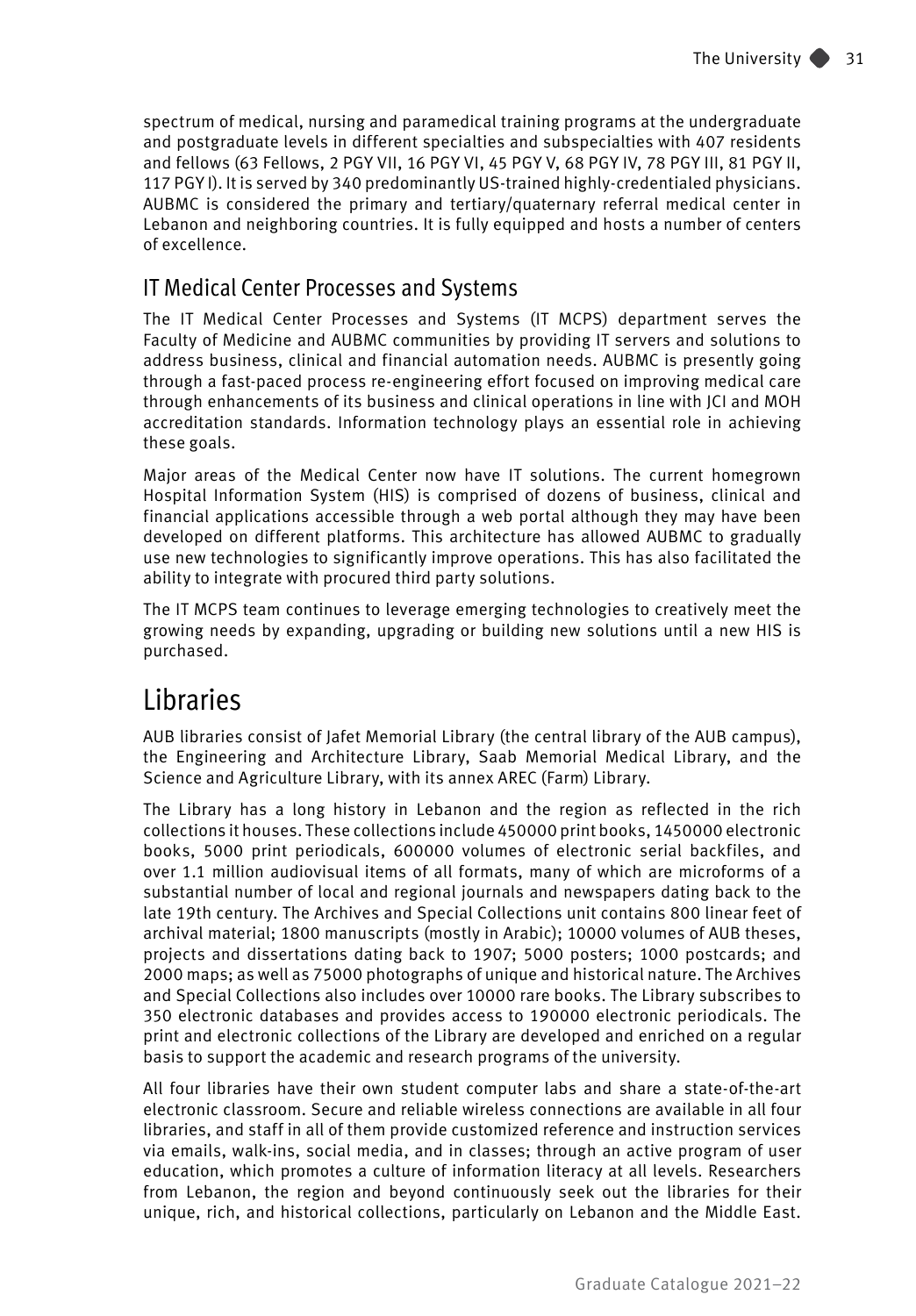The libraries employ 35 professional staff, 50 support staff, and dozens of student assistants. Jafet Library opens a total of 109 hours per week and 24/7 during reading and exam periods. The Science and Engineering Libraries open 90 hours per week.

The Saab Memorial Medical Library (SML) is dedicated to the memory of Dr. Nicholas Saab (AUB School of Medicine graduate, 1959). The Library has been functioning in its present quarters as part of the Medical Center since 1975 and qualifies as one of the best medical libraries in the Middle East. Its collection consists of 5000 e-textbooks and 40000 books, of which over 2000 are of historical value (such as Avicenna's Canon of Medicine, 1593). SML acts as a hybrid library that is constantly increasing its e-resources while maintaining traditional services. It has all of the most important medical and allied health databases and provides access to all core medical and health sciences journals. In 1978, SML was designated by the World Health Organization as the National Focal Point for Lebanon. The Library has a special collection called the Lebanese Corner, which includes publications about Lebanon or by Lebanese authors, in the fields of medicine and other health related topics. Although SML services are provided mainly to AUB members, it also provides services to all other medical and allied health users throughout Lebanon. The Library opens for a total of 109 hours per week. With its rich, up-to-date medical collection, SML aims to promote research, education and patient care in the medical and allied health fields. SML provides training to medical librarians and healthcare professionals in Lebanon and the region.

### Office of Institutional Research and Assessment (OIRA)

The Office of Institutional Research and Assessment (OIRA) coordinates institutional assessment and research activities. It is responsible for the collection, analysis and dissemination of accurate and timely information about the university's environment and performance. This information supports institutional management, operations, decision-making, planning functions and assists to achieve excellence in student learning community service.

The office also develops and conducts assessments for various purposes at institutional, regional and international levels.

More specifically, the functions of OIRA are to

- coordinate assessment and evaluation of university programs and processes (e.g., registration, admission, advising) to support planning, decision-making and improvement;
- formulate and implement data-gathering activities such as surveys, interviews and focus groups for a wide variety of internal (e.g., accreditation) and external (e.g., comparison with peer institutions) uses;
- develop, administer and report assessments required by the university for admission, placement and other educational purposes;
- develop and administer comprehensive assessment plans for student support programs like USP and Mastercard;
- serve as a testing center for various international administrations and organizations (e.g., ACT,ETS, IELTS, FRM, CFA, etc.);
- administer instructor and course evaluations, and provide feedback to faculty members to improve teaching and 360 degree evaluations;
- develop recruitment batteries for organizations;
- and provide consultancies to institutions of higher education on the development of assessment plans and quality assurance systems.